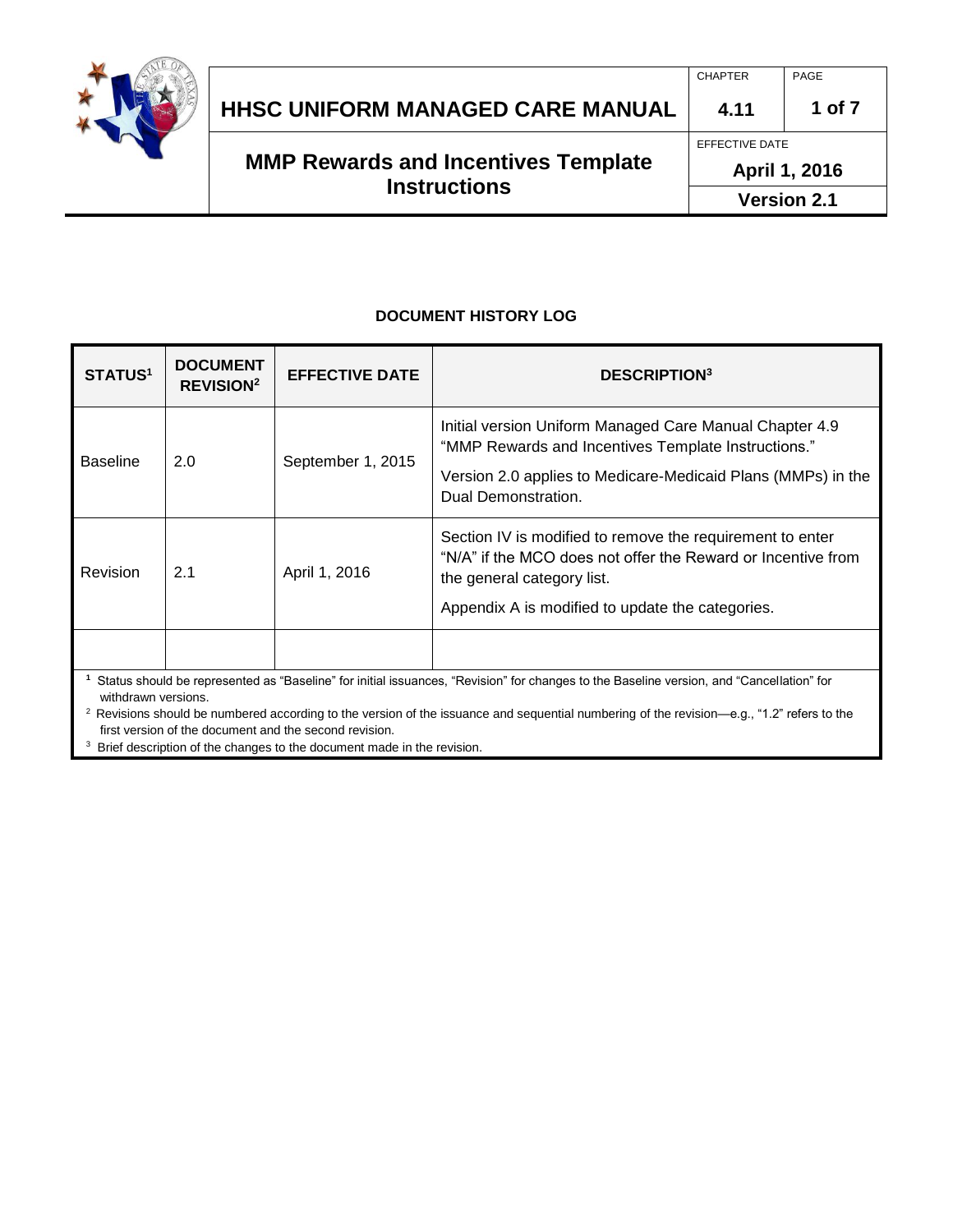

| <b>MMP Rewards and Incentives Template</b> | April 1, 2016  |        |
|--------------------------------------------|----------------|--------|
|                                            | EFFECTIVE DATE |        |
| HHSC UNIFORM MANAGED CARE MANUAL           | 4.11           | 2 of 7 |
|                                            | <b>CHAPTER</b> | PAGE   |

## **I. Applicability of Chapter**

This chapter applies to Medicare-Medicaid Plans (MMPs) participating in the Dual Demonstration. In this chapter, references to "Medicare and Medicaid" or the "Medicaid Managed Care Program(s)" apply to the Dual Demonstration.

#### **II. Objective**

MMPs contracting with the State of Texas and CMS to provide comprehensive health care services to qualified program recipients must submit the Medicare-Medicaid Plan (MMP) Rewards and Incentives Template in accordance with the three-way contract for Dual Demonstration services between HHSC, CMS, and the MMP, and in accordance with the instructions below. HHSC will use the data in the template for comparison charts for MMP Enrollees. Ad Hoc reports may be requested by HHSC and CMS as needed.

#### **III. General**

MMPs have flexibility to provide rewards and incentives to current Enrollees consistent with section 70.2 of the Medicare Marketing Guidance (MMG) and all relevant CMS guidance. Rewards and Incentives are further defined in the three-way contract.

### **IV. Rewards and Incentives Template**

Section IV modified by Version 2.1

The template (UMCM Chapter 4.10 "Medicare-Medicaid Plan (MMP) Rewards and Incentives Template") must be completed according to the instructions provided by HHSC in this chapter.

HHSC will provide the template to the MMPs in Word format. Document integrity is critical to the automated compilation of this data.

MMPs must follow the instructions in the bullets below:

- MMPs must include only Reward and Incentives as defined by the three-way contract (i.e., non-Medicare and non-Medicaid benefits).
- Only one template is required for each MMP. MMPs should not submit individual templates for each Service Area.
- MMPs must fill out one table for each Reward or Incentive submitted and identify the General Category (see Appendix A for a list of general categories under Physical, Behavioral Health and Dental Health categories).
- MMPs may copy and paste additional Reward and Incentive tables as needed, but the integrity of the table must not be changed.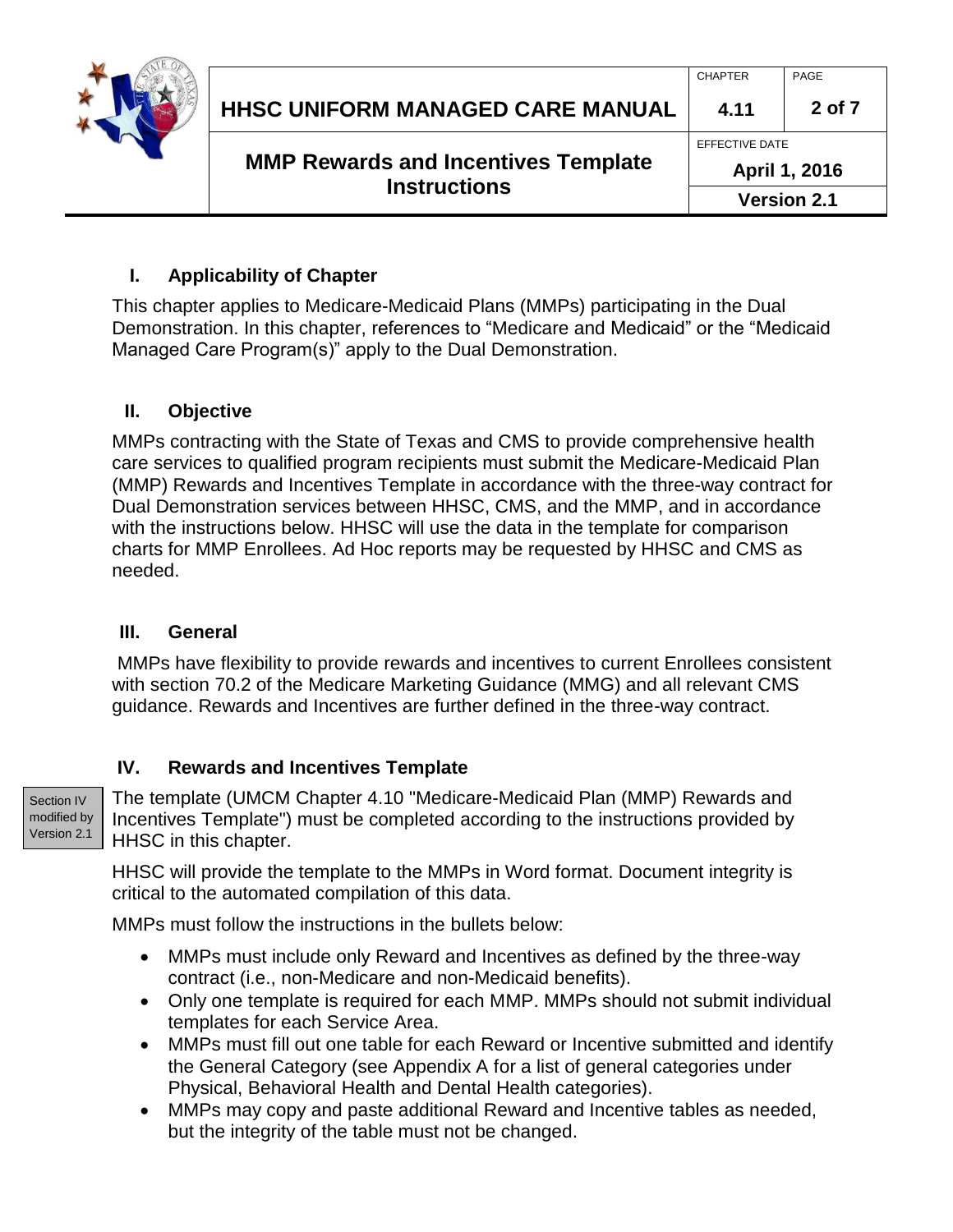

|                     |                                            | <b>CHAPTER</b> | PAGE   |
|---------------------|--------------------------------------------|----------------|--------|
|                     | <b>HHSC UNIFORM MANAGED CARE MANUAL</b>    | 4.11           | 3 of 7 |
|                     |                                            | EFFECTIVE DATE |        |
|                     | <b>MMP Rewards and Incentives Template</b> | April 1, 2016  |        |
| <b>Instructions</b> | <b>Version 2.1</b>                         |                |        |

- MMPs must add additional tables for general categories with more than one Reward or Incentive.
- If an MMP proposes to provide multiple Rewards or Incentives that fall under one general category, the MMP should complete a table for each separate Reward or Incentive that falls under that category.
- MMPs may not create additional general category descriptions and must only use the ones in Appendix A.

# **V. Data Entry Instructions**

Please follow the instructions for each section listed below.

# **1) MMP Information**

MMPs must fill in the blank spaces under page 2.

MMP: MMP Name

Period Covered: Date the Reward and/or Incentives are applicable.

**MMP Contact Name: MMP contact that can respond to any questions regarding** information included in the template.

MMP Contact Email*:* Email address for MMP contact

MMP Contact Phone Number: Office number for MMP contact

Fill in the MMP's Name and Period covered in the footer of the Word document. MMPs can submit any number of Reward and Incentive proposals--to do so, copy the applicable Reward and Incentive tables as many times as needed in each document.

# **2) Rewards and Incentives Tables**

Please follow the instructions below for the **Rewards and Incentives** table:

# **a) General Category**

The General Category column describes general categories used in the program comparison charts for Enrollees. MMPs must fit their proposed Reward or Incentive into one of the general categories in Appendix A. MMPs may submit multiple Rewards and Incentives submissions for each general category as long as a new table is created for each Reward or Incentive. If a new table is created, the MMPs must include the General Category to which it belongs. This row will repeat at the top of each table for identification purposes.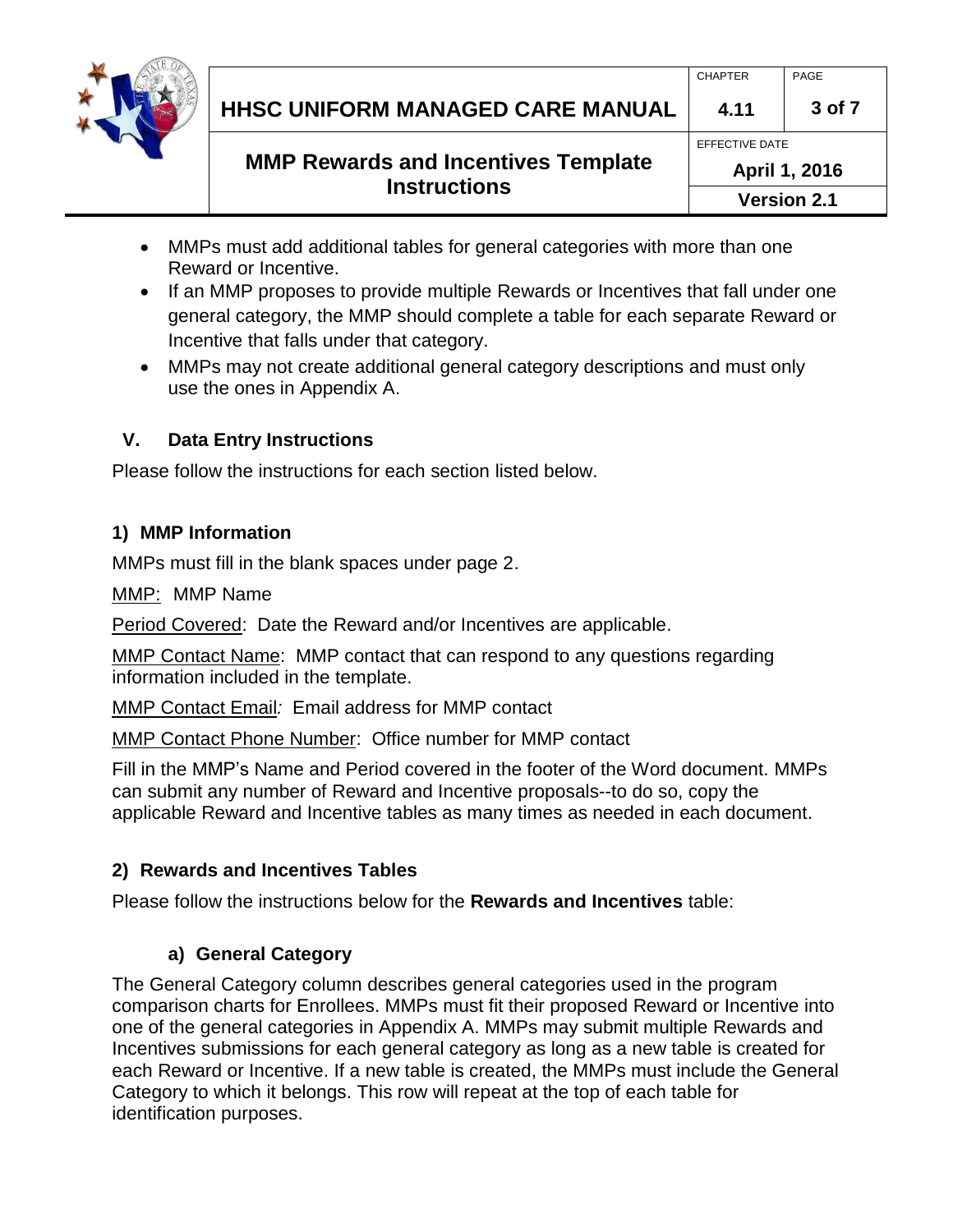

### **b) Description of Reward or Incentive and Enrollees Eligible to Receive the Services**

The Description column includes a detailed description of the Reward or Incentive offered.

# **c) Applicable Programs**

Identify which applicable comparison charts apply to the Reward or Incentive. MMPs will be required to provide a response to whether or not a Reward applies for each comparison chart listed by inserting "yes" or "no".

- Medicare-Medicaid Plan Members in a Nursing Facility
- Medicare-Medicaid Plan Members in the Community

For items d) – h) and j) – k), please provide responses for all programs or type in "N/A" if not applicable.

# **d) Applicable Service Areas**

List all service areas to which the Reward or Incentive applies.

# **e) Limitations or Restrictions**

Please list any limitations/restrictions for each benefit including but not limited to:

- $\circ$  Age, for ages please specify whether it applies to a specific age group. If the Reward or Incentive applies to a range, please specify if it is up to a certain age by using this format, "age x through y". HHSC and CMS will interpret this to mean that the Reward applies to Members until the last month of their y birthday. Do not use the terms "under" or "over" in your age limitations.
- o Gender;
- o Dollar amounts;
- o Time limits;
- o Visits;
- o Program level restrictions including but not limited to:
	- **STAR+PLUS waiver and non-waiver Members**

# **f) Proposed Comparison Chart Language**

Provide proposed comparison chart language that includes a description of the Reward or Incentive as well as limitations. The proposed language should be written at a sixthgrade reading level and should not exceed 170 characters including spaces.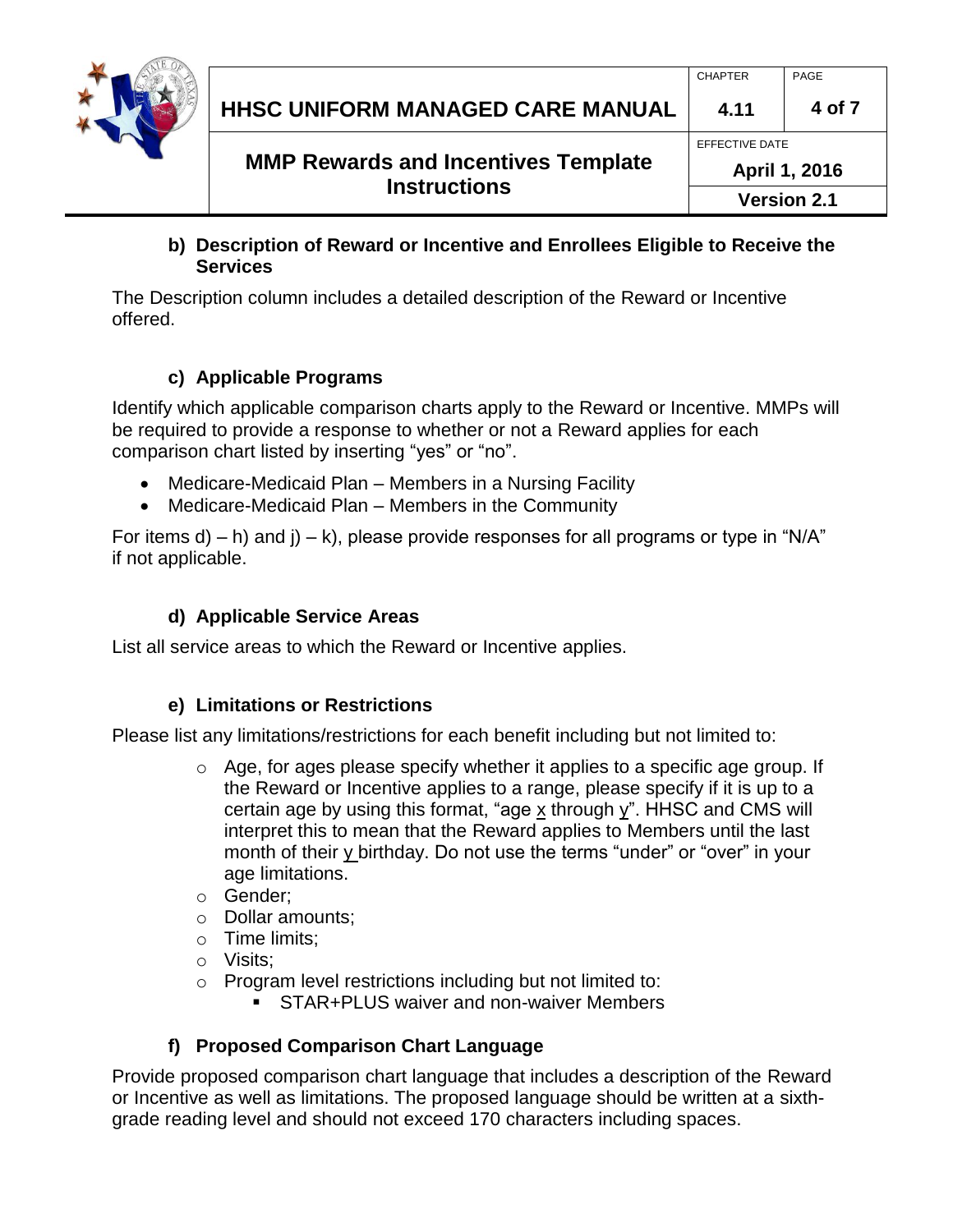

### **g) Is this a new Reward or Incentive or previously approved Reward or Incentive?**

The MMP should describe whether or not the proposed Reward or Incentive was previously approved. If not, please insert "new". If previously approved, please note whether or not there have been any changes made since approval. If no changes have been made, please insert "unchanged." If changes have been made, please insert "changed" and describe changes.

# **h) Date previously approved**

If this Reward or Incentive was previously approved, state the period (SFY) it was approved by HHSC and CMS staff. Please use the date the MMP received the approval email from HHSC or CMS staff.

### **i) Describe how the MMP will identify the Reward or Incentive in administrative data (Encounter Data).**

This row should include information on how the MMP will identify the Reward or Incentive in administrative data (encounter data), as well as the applicable financial arrangement code and description. The information should include Healthcare Procedure Coding System Codes (HCPCS) if applicable. If the Reward/Incentive is not identified in in encounter data, please submit a description of how it will be accounted for in the financial statistical report (FSR).

## **j) Are any of these codes in the Texas Medicaid Provider Procedures Manual (TMPPM) or the Medicare Benefit Coverage Manual?**

Describe whether or not the Reward or Incentive is included as a Medicaid/Medicare covered service or is similar to a Medicaid/Medicare covered service or benefit. Refer to the managed care contracts, Texas Medicaid Provider Procedures Manual, or Medicare Resources. MMPs should respond "yes" if the Reward or Incentive is the same or similar to a service in one of the above mentioned locations. Otherwise mark "no."

# **k) If so, how is the Reward or Incentive different than the covered benefit?**

If a MMP responded "yes" to j), describe how the Reward or Incentive goes above and beyond what is already covered, or if there are different prior authorization requirements that apply.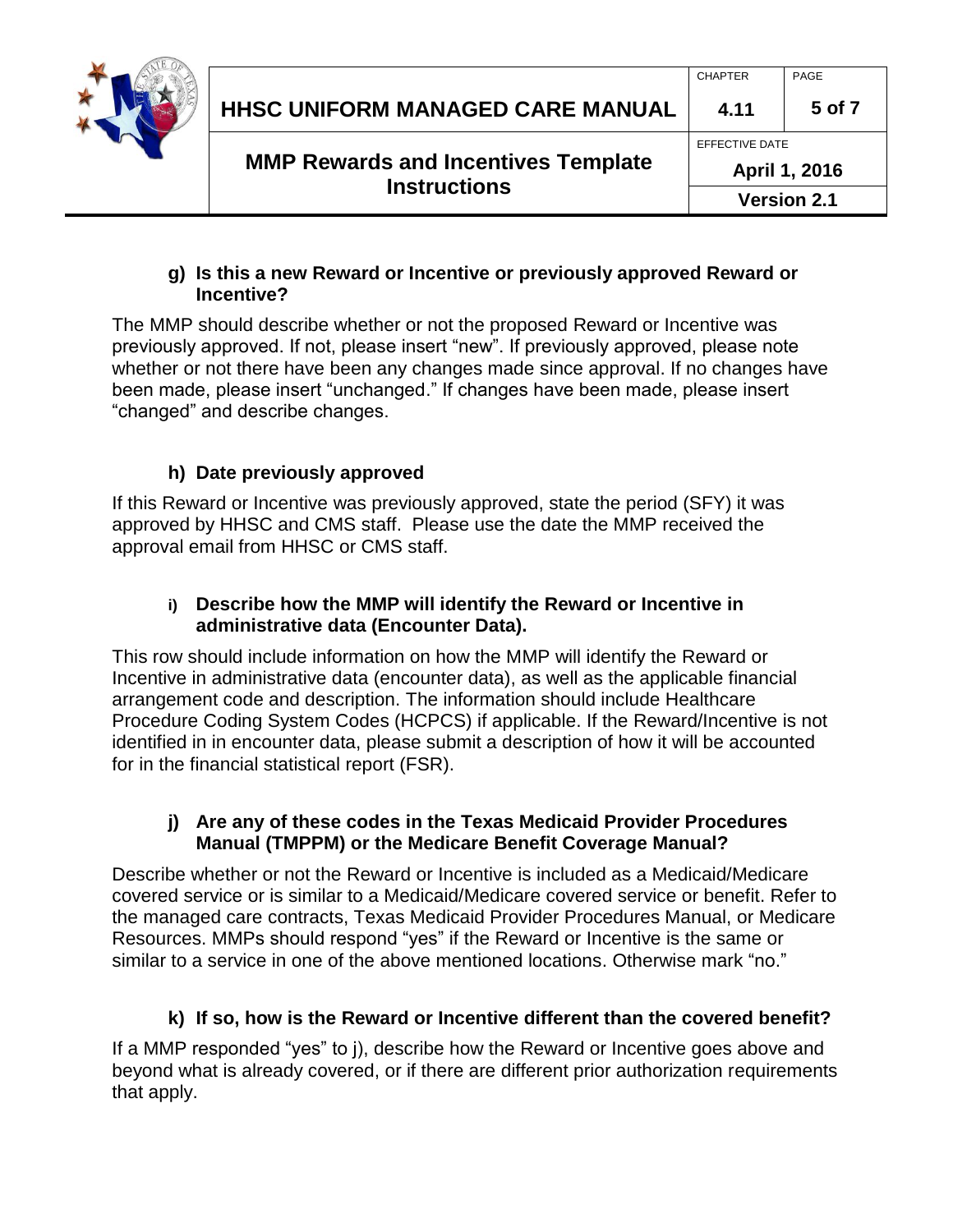

### **l) Entity Responsible for Providing this Service**

Describe which entity is responsible for providing this service including any subcontractors.

#### **m) How and when will Providers be notified about the availability of the Reward or Incentive**

Describe how and when providers will be notified about the availability of the Reward or Incentive.

### **n) How and when will Enrollees be notified about the availability of the Reward or Incentive**

Describe how and when Enrollees will be notified about the availability of the reward.

# **o) How may an Enrollee obtain or access the Reward or Incentive?**

Describe how an Enrollee may obtain or access the Reward or Incentive. Provide responses to the following questions:

- Is there a trigger (e.g., claim filed, Enrollee referral, or encounter data) that notifies the MMP that a Reward or Incentive needs to be provided to an Enrollee?
- Describe when the Enrollee will receive the Reward or Incentive.
	- $\circ$  Does the Enrollee need to submit a voucher to obtain the Reward or Incentive?
- How long after the request will an Enrollee receive a Reward or Incentive?